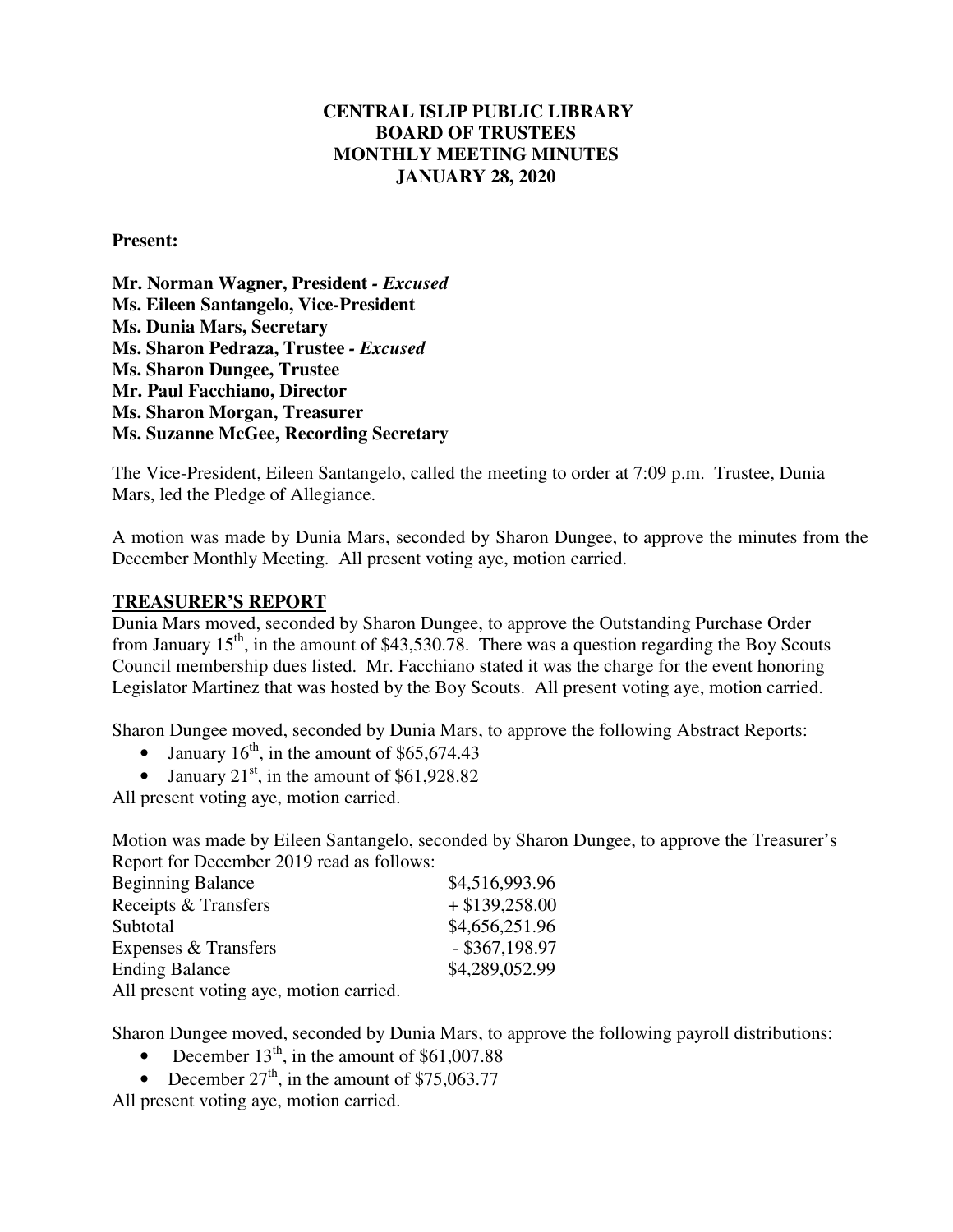## **DIRECTOR'S REPORT – BUILDINGS & GROUNDS**

Mr. Facchiano conducted meetings with department heads, in addition to other meetings.

The Director also met with Personnel Consultant Dr. Rita Stein regarding personnel development workshops. Ms. Stein will create a proposal and meet with her again to go over it. He has another meeting scheduled for February  $8<sup>th</sup>$ .

Twin electric has finished the project illuminating the flagpole area in the front – Mr. Facchiano said it came out very nicely.

Mr. Facchiano advised that branches have been cut around the parking lot and perimeter of the library grounds.

The Director advised the library updated application for grant.

Adept worked on setting up the two tablets the library purchased for security personnel use.

The director suggested March  $31<sup>st</sup>$  as the date for the Annual Budget Hearing and April  $14<sup>th</sup>$  for the Annual Budget Vote.

The Governor has stated there is a Tax Cap of 1.85 and the library does not plan to exceed it.

The audit firm recommends a motion on the infrastructure plan approved at a prior meeting. It shows how the library's general funds will be used.

### **PERSONNEL**

A list of non-contract staff and their rates of pay was distributed.

A NYS Department of Labor survey has been completed online.

Mr. Facchiano received two requests from staff whom are Librarian I's asking about being promoted to Librarian II's, he has queried Civil Service about the specifics.

The library received a letter of resignation from Part-Time Call-In staff member, Diana Palma.

The Director asked if the library can interview during the month and the contract will come before the board in February. The response was "yes".

### OPERATIONS

The portal for annual reports is open which collects detailed information on the library and operations, it takes a full month to complete.

A fax machine that was requested at a previous meeting was purchased. The library charges \$1 for the first page and .50 cents for every page after. Mr. Facchiano said this is in step with other libraries.